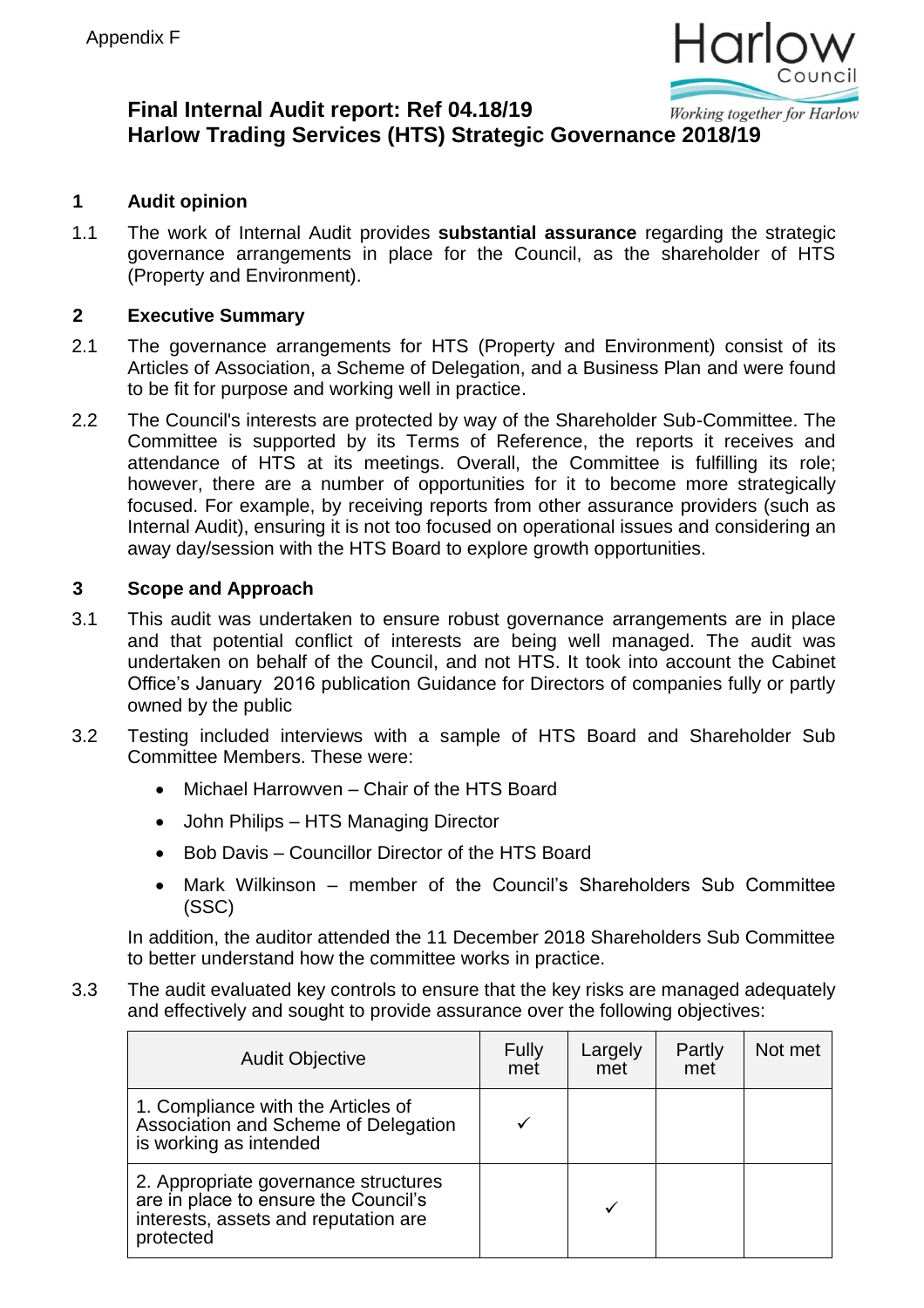| <b>Audit Objective</b>                                                                                                                                          | Fully<br>met | Largely<br>met | Partly<br>met | Not met |
|-----------------------------------------------------------------------------------------------------------------------------------------------------------------|--------------|----------------|---------------|---------|
| 3. Progress against the business plan,<br>including the loan agreement, is<br>regularly monitored and reported on at<br>an appropriate level within the Council |              |                |               |         |
| 4. Potential conflicts of interest are<br>acknowledged and appropriately<br>managed                                                                             |              |                |               |         |

3.4 Limitations of scope: This audit did not include the newly formed Housing and Regeneration subsidiary of the HTS Group.

# **4 Detailed Findings**

- 4.1 The Council's Local Authority Trading Company (LATC), HTS (Property and Environment) Limited, governance arrangements consists of its Articles of Association, a Scheme of Delegation, and a Business Plan. The Council's interests are protected by way of the Shareholder Sub-Committee. Review of the Articles, Scheme of Delegation and Business Plan (2016-20) and interviews confirmed these are fit for purpose and working as intended.
- 4.2 The Shareholders Sub Committee meets on a regular basis and is politically balanced. There has been a steep learning curve for those involved since its inception in May 2016. Over this time the Committee has introduced a work programme and become more refined in its requirements for reports and management information in order for it to discharge its duties. It has a clear Terms of Reference in place, which has been recently updated to take into account the new HTS subsidiary, HTS (Housing and Regeneration).
- 4.3 The Shareholders Sub Committee reports to Cabinet (as per the governance structure in the business plan) through the sharing of their minutes.
- 4.4 A review of Committee papers, interviews and auditor attendance at the December 2018 meeting confirms there is good oversight and challenge by the Shareholders Sub Committee to ensure HTS is held to account. A common theme from the interviews suggested there was room for improvement by the Committee by being more strategically focussed. For example, the Committee was receiving summarised performance information but were at times delving into too much operational detail such as Member enquiries. As another example, there has been in the past little debate or consideration of the strategic future of HTS (Property and Environment) although the revised business plan due soon may help to address this. Consideration should be given to having an away day or session between the Shareholders Sub Committee and the HTS Board in order to provide a more relaxed setting to discuss strategic opportunities and growing turnover.
- 4.5 The auditor notes that last year's Internal Audit report on HTS payment mechanisms did not go to the Shareholders Sub Committee. The report provided moderate assurance over the key performance indicators that supported the payment mechanism within the HTS (Property and Environment) contract. These types of independent reports could form part of the assurance framework for the Committee as well as help them be more strategically focussed.
- 4.6 During the audit the auditor was asked by a Council Officer how the Council could obtain assurances that HTS is Teckal compliant. Good practice seen elsewhere is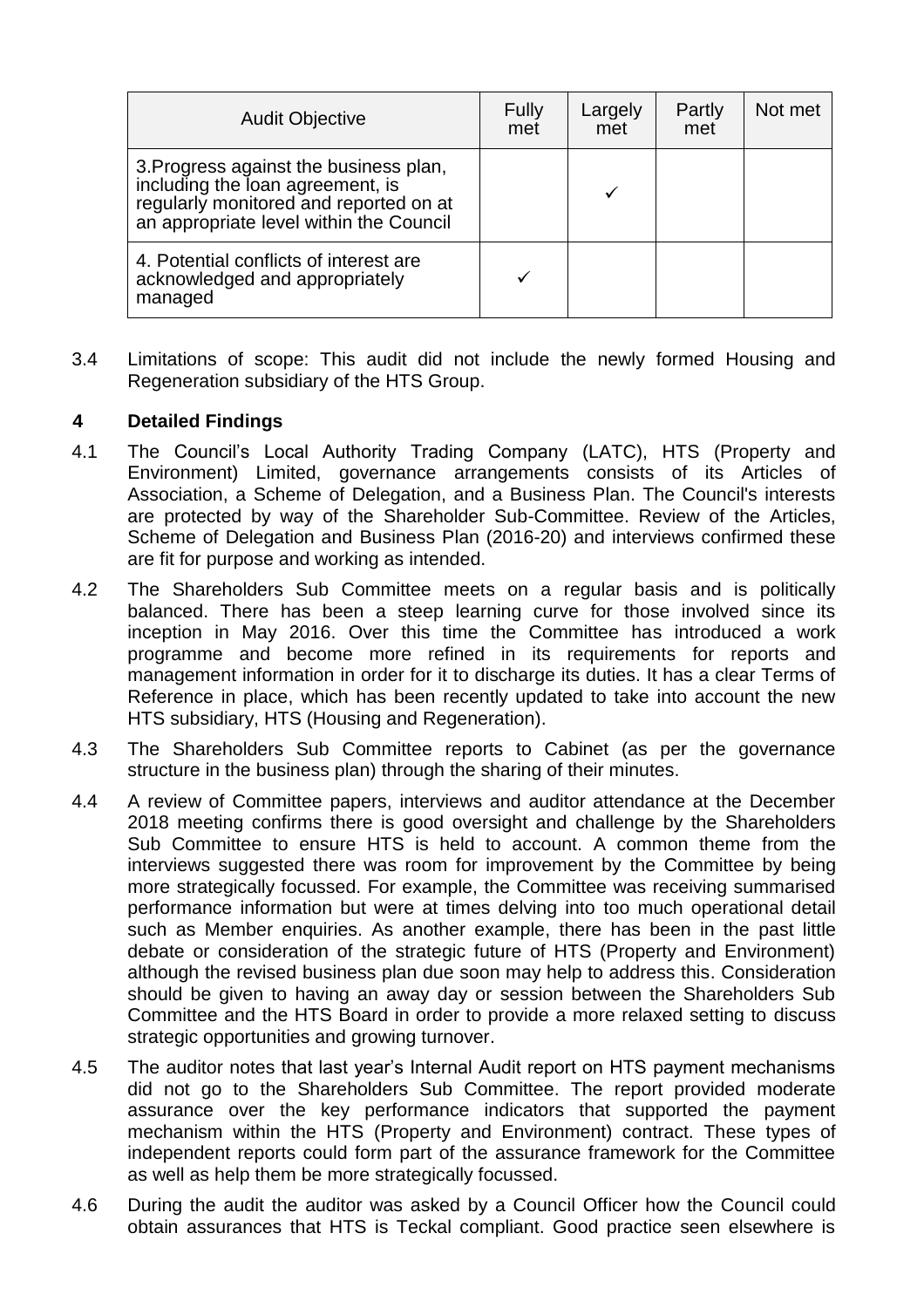through some form of assurance statement (control and function testing) which is set out in more detail later on in the report. The results of this could be fed back to the Shareholders Sub Committee as another way to improve its strategic oversight.

- 4.7 The HTS Board too meet on a regular basis with job descriptions in place for the Chair and the Councillor Directors. The Council's interests are represented on the Board by the Head of Housing, who has no voting rights. Consideration should be given to documenting the purpose and remit of this role to ensure transparency.
- 4.8 It was recognised by everyone interviewed there was a fine line between being a constituent Councillor and being a Councillor Director. On the whole these were being well managed with appropriate mechanisms in place to reduce the risk of a conflict of interest including conflicts of interest as a standing agenda item and training provided to Board members, with more planned. HTS is a founding member of the newly created National Federation of LATCOs, which will help to disseminate good practice to Board Members.
- 4.9 In line with good practice the HTS Chair appraises the Board as a whole as well as individual Board members. The Shareholders Sub Committee at their December 2018 meeting requested that updates are provided on the work carried out by Councillor Directors now they are remunerated. To further strengthen accountabilities both the HTS Board and the Shareholders Sub Committee should consider undertaking a skills and knowledge analysis to ensure it has an appropriate mix of both.
- 4.10 No concerns were identified regarding the £1.4M loan between the Council and HTS. Repayments, including interest payments, are being made on time and in line with the signed agreement.
- 4.11 The action plan attached includes detailed findings and recommendations. This report makes two recommendations (one medium and one low risk).

### **5 Background**

- 5.1 This audit forms part of the agreed 2018/19 Internal Audit Plan. HTS strategic governance has not previously been subject to an audit review.
- 5.2 On 1 February 2017 the Council's Local Authority Trading Company HTS Property and Environment Ltd (HTS) commenced trading to deliver the services previously provided by Kier Harlow Ltd. HTS is part of a wider group company structure, created under the umbrella of a Council owned holding company. Governance arrangements for the trading group of companies were agreed by Cabinet in November 2015.
- 5.3 Until June 2018 the group structure comprised of a holding company called HTS Group Limited and one wholly owned subsidiary called HTS (Property & Environment) Limited. Both boards have the same Councillor Directors and Non-Executive Chair appointed to them. In addition, HTS has a Managing Director appointed to the Board and a Company Secretary.
- 5.4 HTS is held to account by a politically balanced Shareholder Sub-Committee (SSC), which is a sub-committee of Cabinet. The SSC has express terms of reference and retains overall strategic decision making powers enshrined in an approved delegation matrix for both the holding company and HTS.
- 5.5 The SSC consists of the Leader of the Council, the Portfolio Holder for Housing, and the Portfolio Holder for Environment, together with two opposition councillors (currently the Leader of the Opposition, and the Deputy Leader of the Opposition). Both the Managing Director and Non-Executive Chairman of HTS attend and report to each SSC meeting.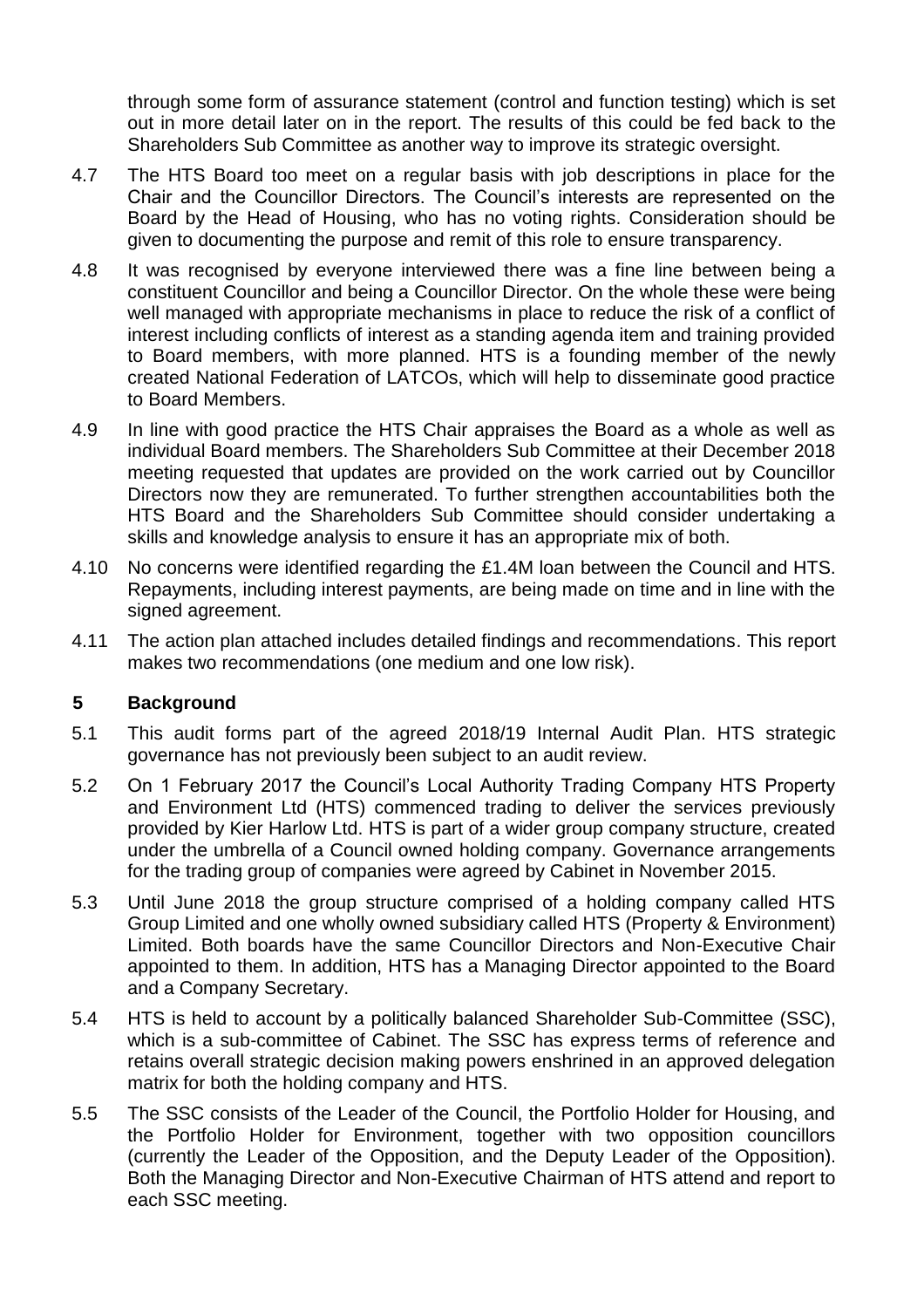- 5.6 At the June 2018 Cabinet meeting it was agreed to establish a wholly owned subsidiary of HTS Group to act as a delivery vehicle for Council housing and wider regeneration and development activity and projects and did not form part of this audit.
- 5.7 The use of the Teckal exemption is complex and subject to challenge, therefore the Council and the local authority trading company (LATC) must ensure that the company is within the Teckal parameters. As stated earlier to be Teckal compliant there are two key tests: the control test and the functional test. Points 1-3 answer the 'Control Test' and Point 4 answers the 'Function Test'.
	- 1. Provide evidence that the council is able to influence the Teckal company on key policy matters (evidence you could get for this could include reserved matters for the shareholder in the Articles of Association of the company);
	- 2. Provide evidence that the council is able to control membership of the Board of the Company (again, this should be in the Articles of Association/Shareholder Agreement);
	- 3. Provide evidence that the council holds all share capital in the company (evidence you could get for this would be from the annual accounts of the company);
	- 4. Provide evidence that at least 80% of the Teckal company's turnover for the last three years (when applicable) comes from its parent council (this could in the form of a breakdown of turnover over the last three years, by source – note a rolling three year period can be used as this is the time period over which 20% of turnover is allowed to come from sources other than the Council to control for peaks and troughs).
- 5.8 Significant findings from the review will be presented to the next Audit and Standards Committee. Implementation of recommendations will be tracked through a separate report to CMT and the Audit and Standards Committee.

### **6 Distribution**

6.1 **Brian Keane** (Managing Director for the Council) **Andrew Murray** (Head of Housing) **Julie Galvin** (Principal Solicitor)

> *Final report also to*  **Simon Freeman (Section 151 Officer) Francesca Palmer** (External Auditors, BDO) **Shareholders Sub Committee John Philips** (HTS (P&E) Managing Director)

### 6.2 **Issue date**

Draft report issued: 01 February 2019 Final report issued: 07 February 2019

### 6.3 **Auditor**

Sarah Marsh (Internal Audit Manager)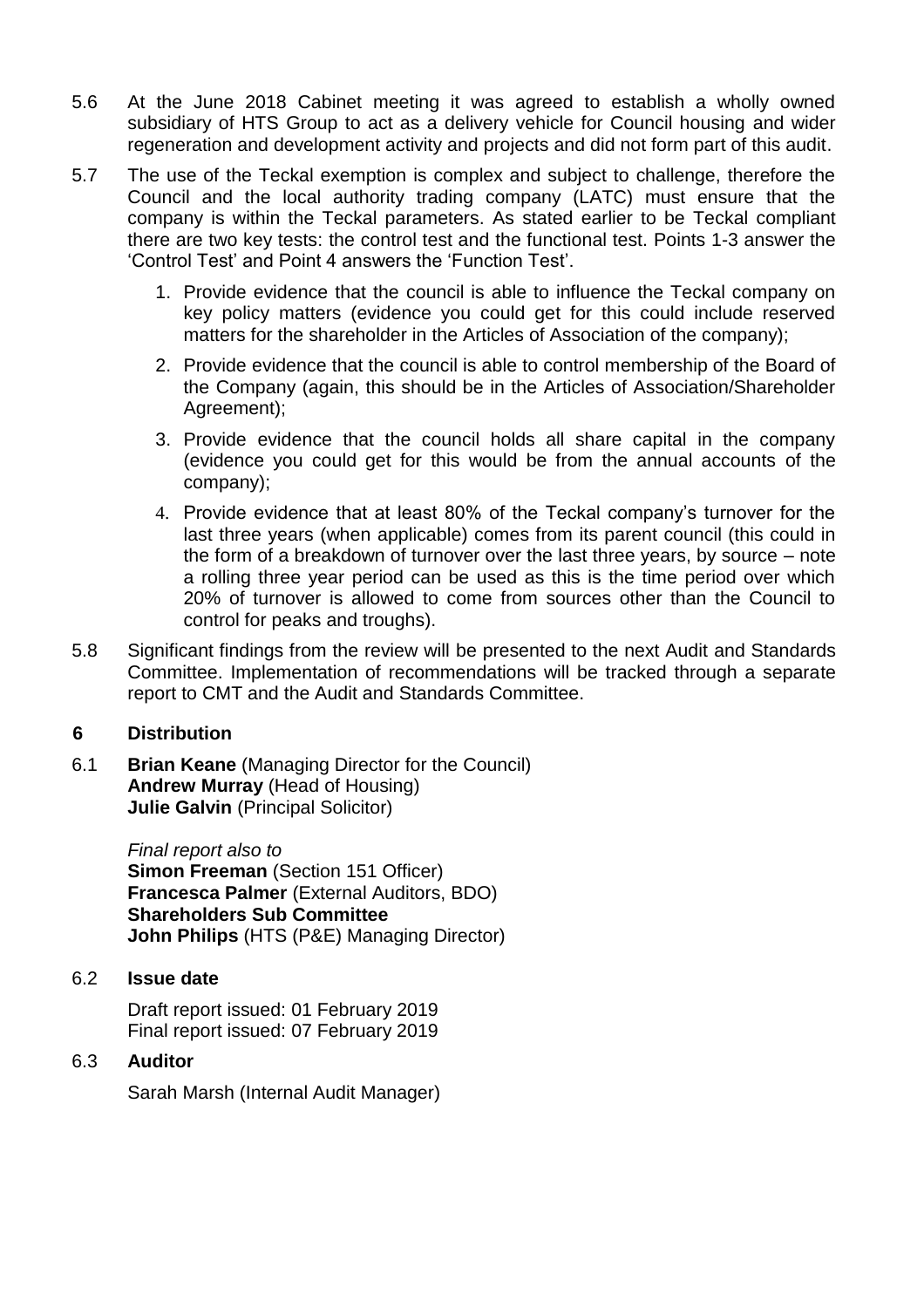# **Management Action Plan – HTS (Property and Environment) Strategic Governance 2018/19**

| Ref            | <b>Findings</b>                                                                                                                                  | <b>Risk</b>                                                                               | <b>Priority</b> | <b>Recommendation</b>                                                                                                                                                                                                                                                                                                                                                                                                                                                                                                                                                                                                                                                                                                                                                                                                                                                                                                                                                                                                                                                                                                                      | <b>Manager's response</b>                                                                                                                                                                                                                                                                  | Implementation<br>date         |
|----------------|--------------------------------------------------------------------------------------------------------------------------------------------------|-------------------------------------------------------------------------------------------|-----------------|--------------------------------------------------------------------------------------------------------------------------------------------------------------------------------------------------------------------------------------------------------------------------------------------------------------------------------------------------------------------------------------------------------------------------------------------------------------------------------------------------------------------------------------------------------------------------------------------------------------------------------------------------------------------------------------------------------------------------------------------------------------------------------------------------------------------------------------------------------------------------------------------------------------------------------------------------------------------------------------------------------------------------------------------------------------------------------------------------------------------------------------------|--------------------------------------------------------------------------------------------------------------------------------------------------------------------------------------------------------------------------------------------------------------------------------------------|--------------------------------|
| $\mathbf{1}$   | There is a general consensus that<br>the Shareholders Sub Committee<br>could be more strategically focussed                                      | Inability to hold<br>HTS to account<br>as per the<br>Committee's<br>Terms of<br>Reference | Medium          | With the assistance of Council Officers the<br>Shareholders Sub Committee should<br>undertake the following in order to<br>improve its strategic oversight:<br>Ensure reports of operational<br>$\bullet$<br>information is summarised, such as<br>complaints and Member enquiries, in<br>order to gain an understanding of<br>themes or issues rather than the<br>detail<br>Is provided with reports from other<br>$\bullet$<br>assurance providers, including<br>Internal Audit and the Council's<br>control and function testing for<br>Teckal compliance.<br>• Consider holding an away<br>day/session with the HTS Board to<br>discuss strategic opportunities<br>Consider undertaking a skills and<br>$\bullet$<br>knowledge analysis, which could be<br>based on that format used by the<br><b>Council's Audit and Standards</b><br>Committee. (Note - something<br>similar could be undertaken by the<br>HTS Board, the results of which are<br>reported back to the Committee)<br>• Consider whether the frequency of<br>Committee meetings should be<br>reduced, ensuring they link in with<br>the HTS Board and Council cycles. | This report will go to the<br>April 2019 Shareholders<br>Sub Committee for<br>consideration. It is<br>anticipated it could take<br>up to year for the<br>Committee to implement<br>any actions agreed by<br>them.<br><b>Responsibility:</b><br><b>Managing Director for</b><br>the Council | Date due: 31<br>March 2020     |
| $\overline{2}$ | The governance arrangements set<br>out in the 2016-20 business plan is<br>working as expected, however the<br>role of the Head of Housing as the | Reduced<br>transparency/lack<br>of accountability                                         | Low             | With the assistance of Council Officers the<br>Shareholder Sub Committee should<br>ensure the role and remit of the Council's<br>representative on the HTS Board is                                                                                                                                                                                                                                                                                                                                                                                                                                                                                                                                                                                                                                                                                                                                                                                                                                                                                                                                                                        | As above - this will be<br>considered by the<br>Shareholders Sub<br>Committee when they                                                                                                                                                                                                    | Date due: 30<br>September 2019 |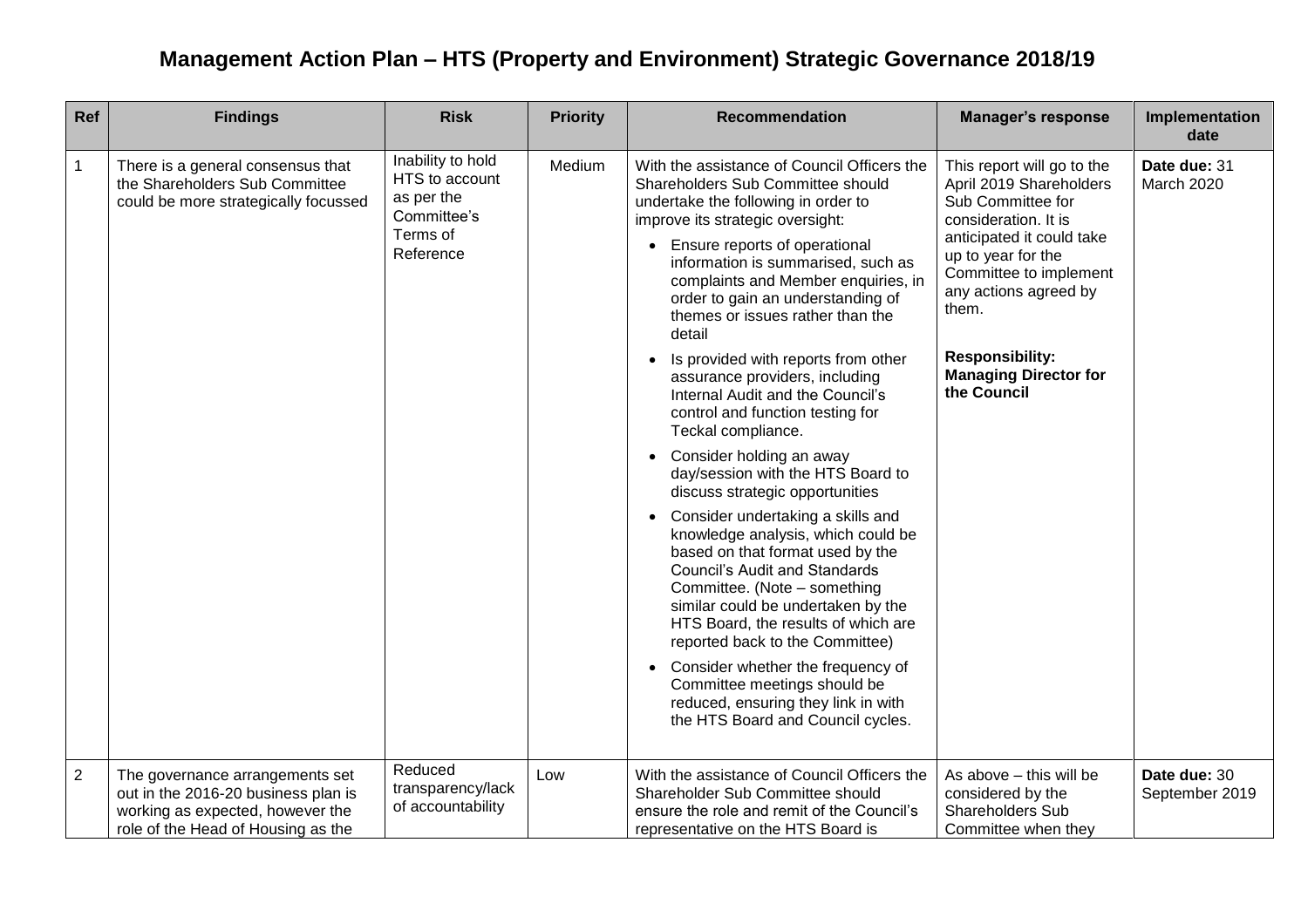# **Management Action Plan – HTS (Property and Environment) Strategic Governance 2018/19**

| <b>Ref</b> | <b>Findings</b>                                                | <b>Risk</b> | <b>Priority</b> | <b>Recommendation</b> | <b>Manager's response</b>                                             | Implementation<br>date |
|------------|----------------------------------------------------------------|-------------|-----------------|-----------------------|-----------------------------------------------------------------------|------------------------|
|            | Council's representative on the HTS<br>Board is not documented |             |                 | documented.           | receive this report at their<br>April 2019 meeting.                   |                        |
|            |                                                                |             |                 |                       | <b>Responsibility:</b><br><b>Managing Director for</b><br>the Council |                        |